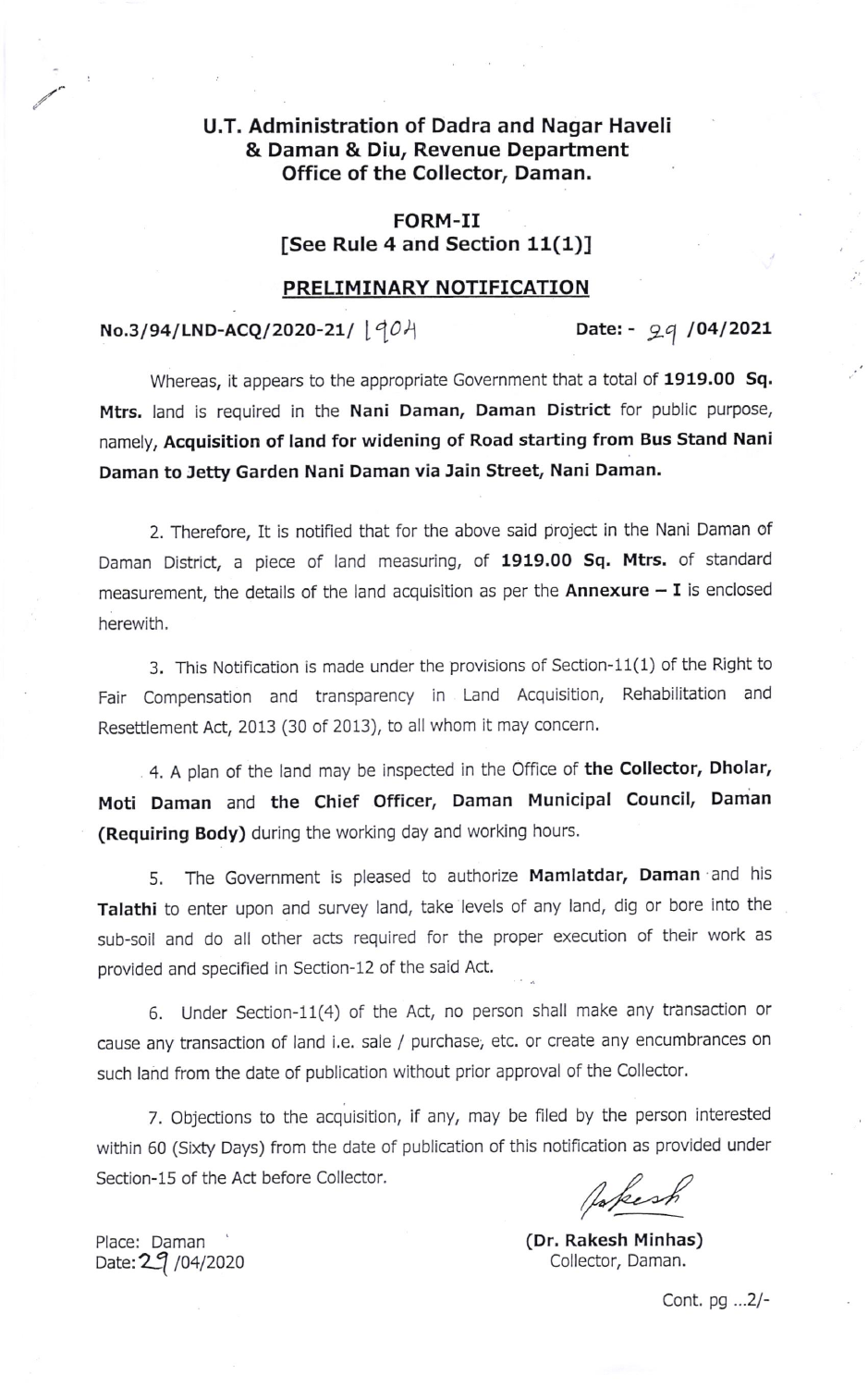- 1. The Deputy Collector (HQ), Daman
- 2. The Chief Officer, Daman Municipal Council, Daman with a request to display at prominent place for wide publicity at Nani Daman.
- 3. The Deputy Director of Planning & Statistics, Daman with a request to publish the in Official Gazette.
- 4. The DIO, NIC, Daman with a request to upload the said Notification on Official<br>website.
	- 5. The Field Publicity offlcer Daman for wide Publicity in the two local Newspapers (One Hindi and One Gujarati language).
	- 6. The Executive Engineer, PWD, Daman.
	- 7. The Assistant Director (OL), Secretariat, Daman for translation.
	- B. The Mamlatdar, Daman with a request to publish at prominent places and also requested to arrange to serve upon the all persons interested in land.
	- 9. The Enquiry Officer City Survey Daman for Information.

- Copy to:-<br>
1) The Staff Officer to Administrator, Secretariat, Daman.
	- 2) PA to the Advisor, Secretariat, Daman.
	- 3) PA to the Finance Secretary, Secretariat, Daman.
	- 4) Guard File / Office Copy.

To